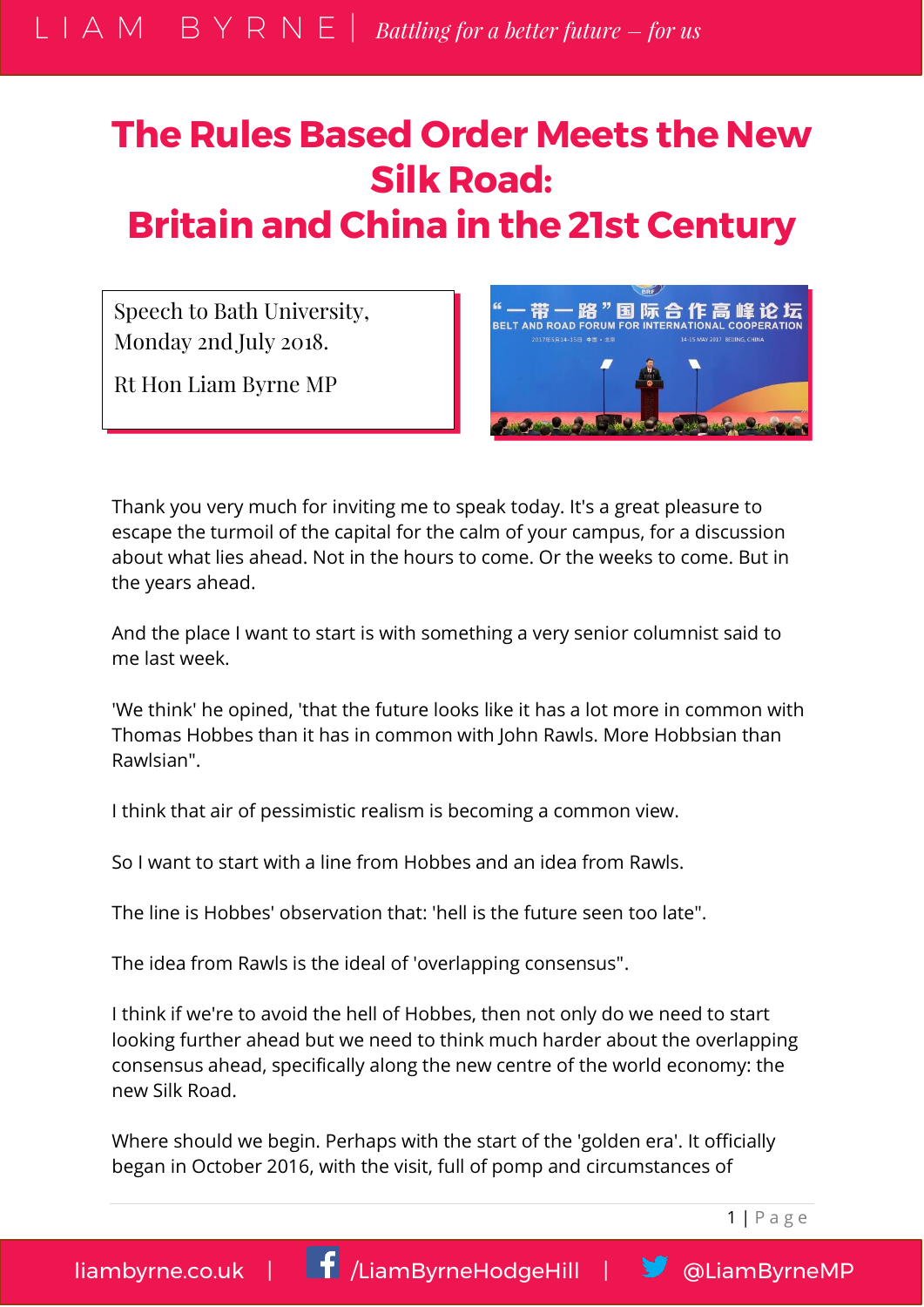President Xi to Britain. And it was followed rather swiftly by Brexit, part of a pattern of populist votes across the West.

Now things are about to get messy.

Not only do we have to navigate a series of self-imposed red lines with the EU, but we then have to negotiate five further deals, with EFTA, the US, China, Japan and Australia, to cover around 90% of our exports. It will not be easy.

Strategically, however, the case I've made at book length (see Turning to Face the East), is that there is a good case for now turning East.

## Why?

Because by 2050, the major economies stretched along the silk Road will be around 2.4 times the size of the economies of the trans-Atlantic coasts - some PPP\$193 trillion on the Silk Road compared to PPP\$82 trillion along the Atlantic coasts. Simply put, the Silk Road is where the money will be, and it is of course now the centre of China's geo-economic ambition: the creation of the One Belt, One Road initiative.

But here's the challenge.

As we seek to navigate this complex turn East, we find ourselves trapped between three presidents who, each in their own way, are clear about their manifest destiny in a way, frankly, we are not.

On the one hand we have President Trump with his mantra of 'Make America great again'. With it has come a new isolationism that we've seen at periodic intervals over the 20th century.

Then we have President Xi. Very much a man of destiny. Determined to restore the great power status of China, which he feels was lost at the beginning of China's descent into the century of humiliation. Not for nothing did he take his Politburo for their first official outing together to the exhibition in Tianamen Square spelling out the CCP's role on China's road to reconstruction. He has offered the world the idea of a 'community of common destiny'. It's not an idea that's well developed. But it's an surely an idea we should help shape.

And then we have President Putin. Leader of the world's new conservatism. The man who in 2013, attacked what he called the 'dechristianised West' which he said no longer knew right from wrong.

 $2 | P \text{ agree}$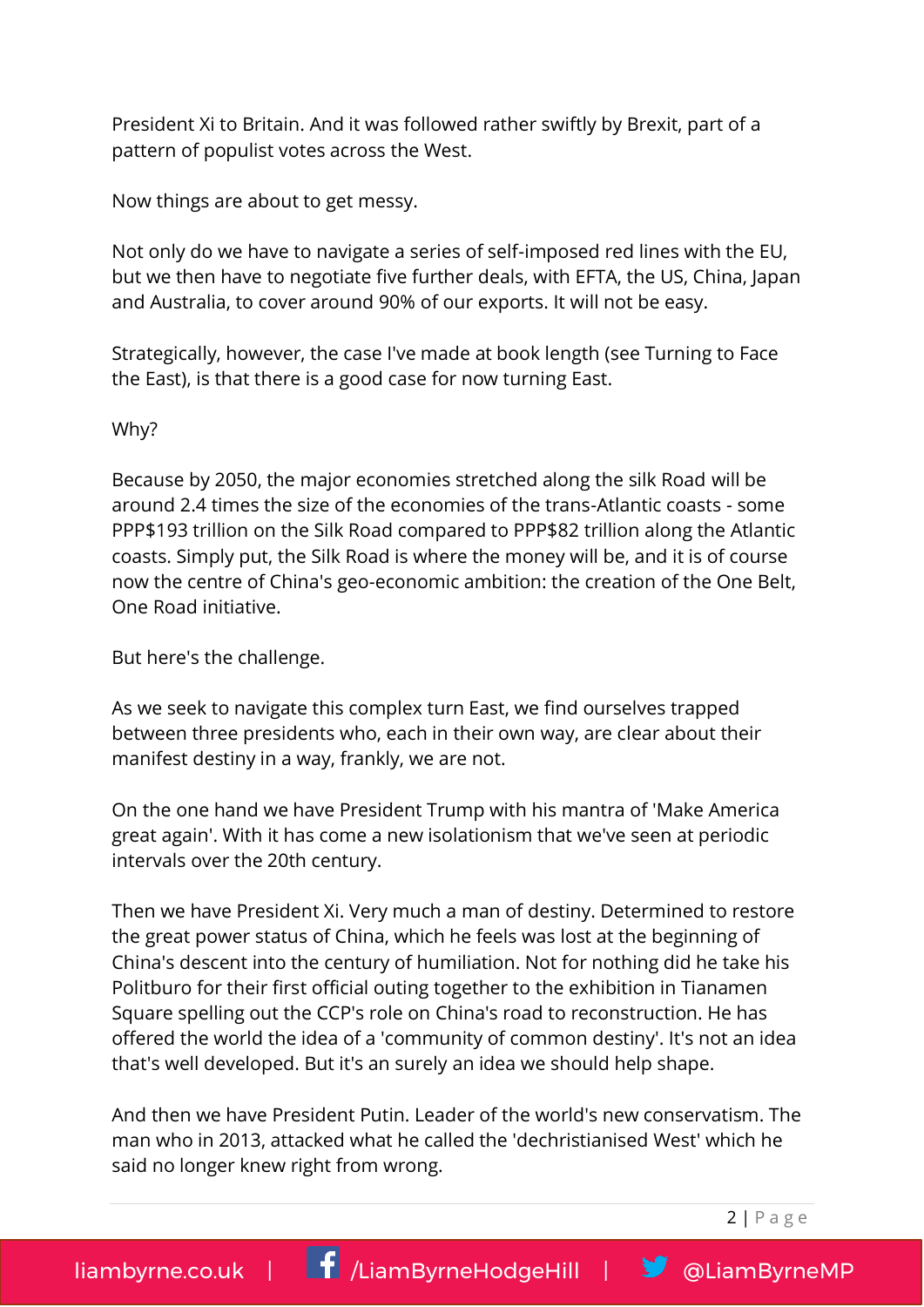Look at these three Presidents and it's easy to conclude the future is indeed a place where life risks becoming 'nasty, brutish and short'.

So, the question we should wrestle with is how do we ensure that this extraordinary new economic space is Rawlsian, not Hobbsian. In my view, the key to this is working gar harder to find the areas of 'overlapping consensus'. And here I think there are a few opportunities.

First, let's take infrastructure.

Today, we in the West have very little idea about what we think our priorities for trade-enhancing infrastructure might be. What is top of the list? And how do we make sure we develop infrastructure in a way that avoids all the mistakes of loading countries with debts they can't afford - as happened in Africa in the 1980's? How do we make sure that labour standards are high, in a way that avoids the early mistakes of the Qatar World Cup? In other words, how do we make sure that the infrastructure of the new Silk Road is built on rules that we agree?

Second, can we agree rules around infrastructure finance? Where should the bonds be listed? In what currency? What underwrites them? Can we get western and eastern bond buyers to ensure transparency and good standards of corporate governance?

Third, is the question of financial flows. Capital account liberalisation is one of the thorniest risks that China must grasp. But financial integration is inevitable if we trying to create a common trade zone. So how do we liberalise safely? What's the pace? What are the rules?

Fourth, is data: the essential flow for more and more trade. In Europe, we've just agreed new rules for keeping data safe. How we spread agreements like this along the stretch of the Silk Road? How do we resolve disputes? In tribunals? In new courts? How do we work together to develop the case law? And train the judges? These are areas rich in the potential for cooperation.

Fifth, how do we agree the tariff rates along the route? Can we work together to bring them down? And how do we ensure that when businesses make money, they pay the right taxes to the right people? Can we bring g tax transparency into trade agreements? How do we agree the rules to make this happen?

 $3 | P \text{ agree}$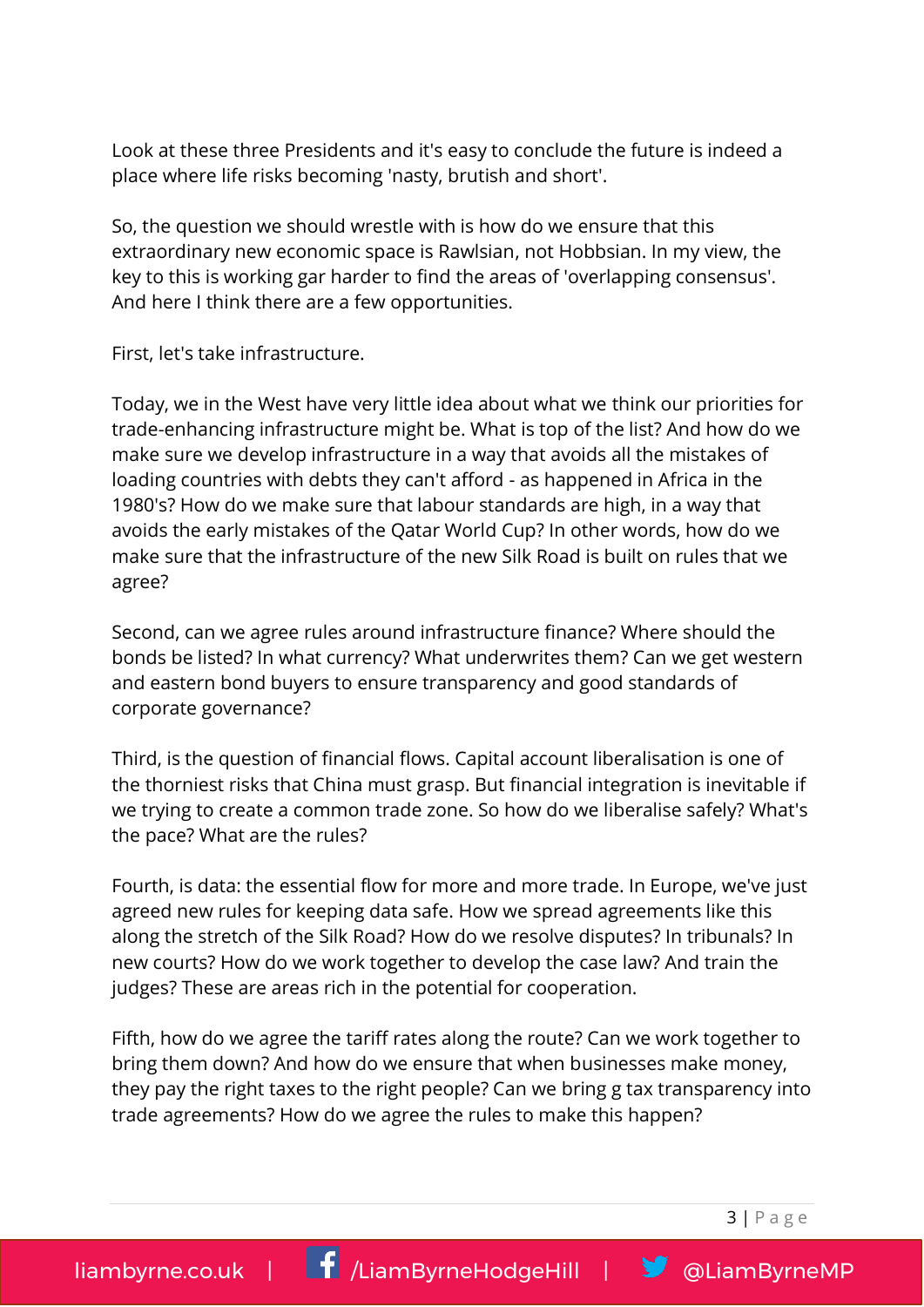Sixth, is the question of security cooperation. The New Silk Road is home to some of the most violent places on earth, with huge numbers of conflict related deaths in Syria, Afghanistan and Iraq. How do we ensure that we work together to help keep the peace that is so essential to trade? How do we cope with the new movements of people? How we offer new sanctuary to refugees? And how do we work together to redevelop countries smashed to smithereens in war?

Seventh, at the centre of this new web is the WTO; a place where the UK is reestablishing its seat. Where we have problems with tribunal appointments. And where China and the UK will have to find new ways of working group together.

All of this will be hard. But put it all together and we have the makings of an architecture for locking a critical part of the world into something resembling a rules based order. Of course it leaves huge question of democratic norms unaddressed. That is not an excuse for avoiding the difficult questions. It's an argument for getting started on a practical agenda for change.

This is a win win for Britain and China.

For the UK, there is the prospect of new market access, access to new science and R&D spend, and of course, new inward investment into our hungry infrastructure.

For China, we unlock a brilliant place to expand their overseas direct investment; we offer a brilliant partner for scientific endeavour and of course, we offer a world leading services industries.

Now there will be plenty of issues to navigate.

Plenty of questions to answer. How do we get the balance right between multilateral and bi-lateral action? How do we predict the direction of American policy; will its current unilateralism persist? I fear it might for some years. How do we strike the right balance between new friends and old allies? Many in South East Asia are anxious about President Xi's ambitions. How do we ensure we get the balance right? Finally, how do we slowly develop 'understandings' into 'clubs' and 'clubs' into 'institutions'; institutions with predictable rules and predictable costs for misbehaviour, where as the Chinese say, the stone falls on both feet.

Navigating this new order is going to need all the ingenuity of great students like you here today.

It will require courage, creativity and yes, the art of finding consensus.